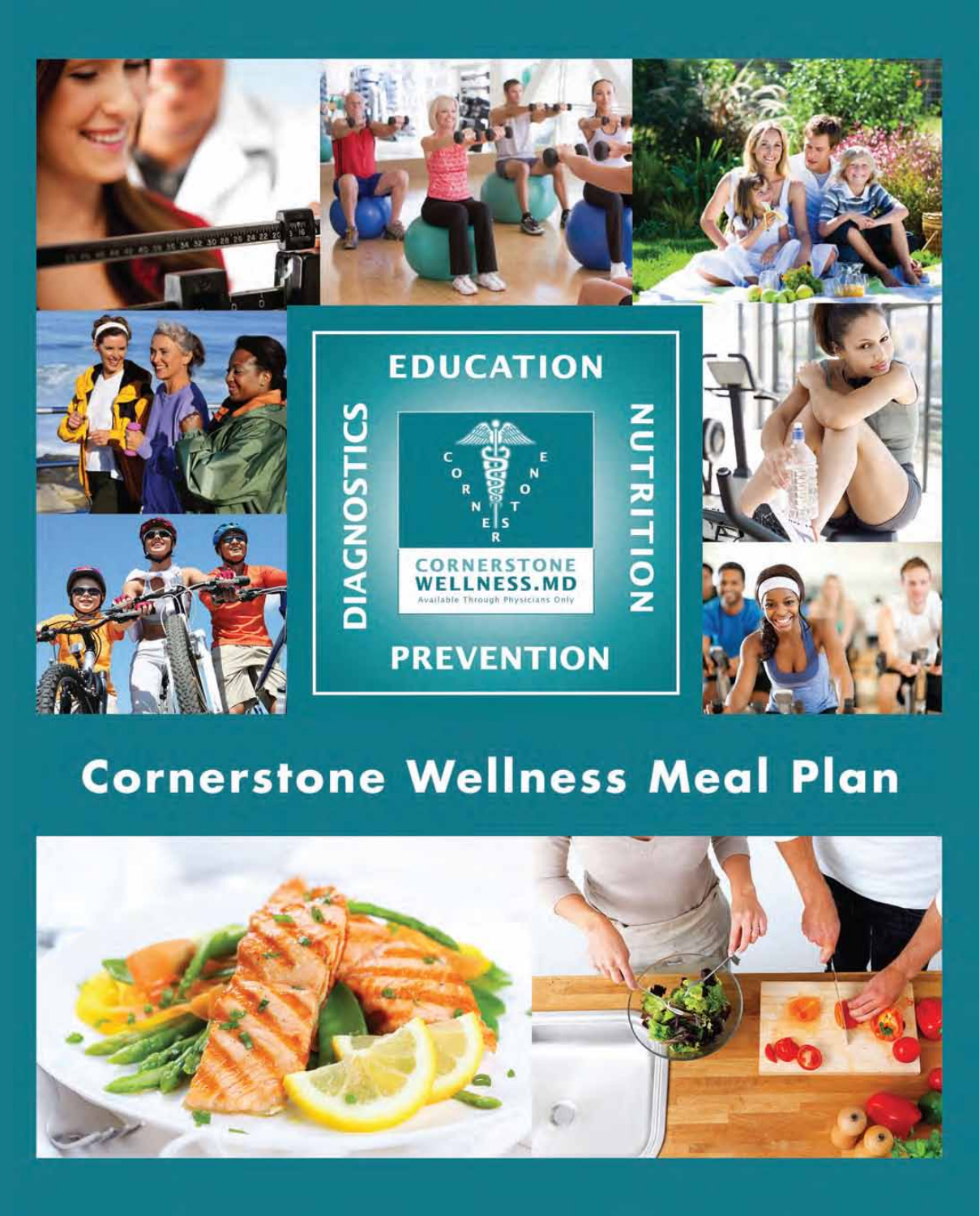## **Welcome to the Cornerstone Wellness Program**

Once your metabolic rate is precisely determined by body composition analysis, you will be placed on a customized daily calorie plan designed to lose fat while maintaining muscle. An essential key to success is understanding what you should eat each day. You may chose to track foods using our website logging program OR you can use the exchange method outlined in this booklet. Followed properly, you will achieve tremendous fat loss with muscle maintenance as well as marked improvement in your health, wellness, energy and vitality.

## **A food exchange means a specific portion or serving size of food.**

The amount of food in an exchange depends on whether it is protein, starch, vegetable, fruit, dairy or fat. For example, one exchange of protein equals one ounce (7 grams of protein). An easy tool to remember is that a three exchange serving of meat, chicken or fish is about the size of a deck of cards. One exchange of vegetables is typically one cup. Different fruit exchanges have different portion sizes based on their sugar content. Starch portions are very limited because excess starch converts to fat in your body. Because of that feel free to eat less starch than you are allowed…you will simply lose weight more quickly if you back off on starch.

### **It is important that each day you consume the number of exchanges listed on the bottom of your Sample Meal Plan**

Your meal plan includes two Cornerstone Meal Replacements Shakes. This provides an additional 7 exchanges (46 grams) of protein to the amount of protein exchanges already listed on your plan. The shakes also provide 4-6 times the recommended daily allowance of vitamins, all minerals and 800 units of vitamin D3. This all-natural, gluten free formula was created by a group of physicians to reduce appetite and is really the Cornerstone "magic" that has provided phenomenal results experienced by thousands of patients throughout the country over the past decade. The OmegaHealth and MetAssist supplements listed will accelerate your fat loss and decrease your carb craving while improving your mood and markedly reducing your health risk factors.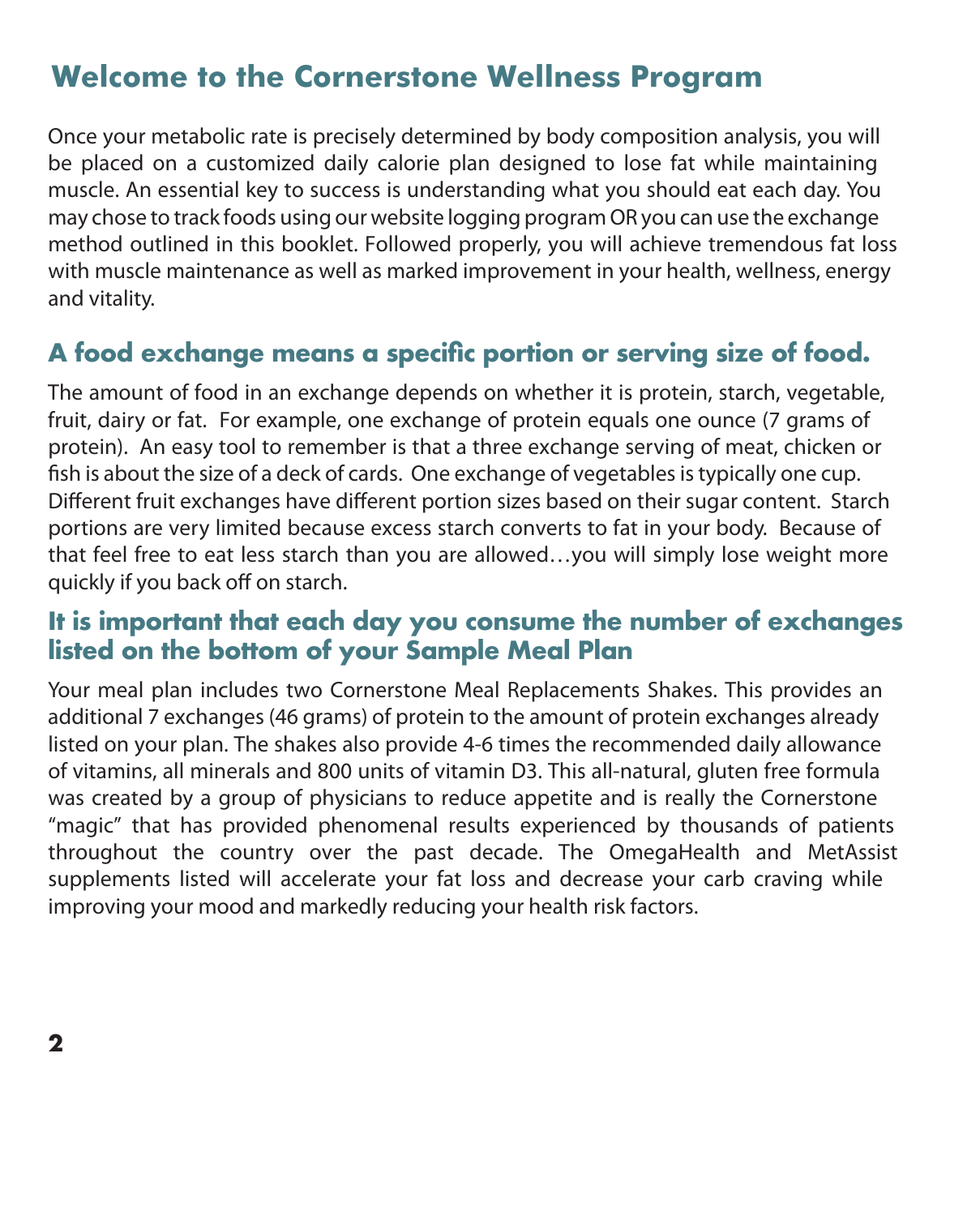## **Daily Food Exchanges**

Beans ( 1/3 cup, cooked) Beef (1oz) Chicken (1oz) Egg (whole, large) Egg (2 whites) Fish (1 oz) Ham (1 oz) Hotdog (small) Lunch Meat (1 oz) Oysters (6 medium) Pork (1 oz) Shellfish  $(1 oz)$ Tofu (4 oz) Veal (1 oz)

### **Dairy Fruit Fat**

Cheese (cottage, 1/2 cup) Cheese (hard, 1 oz) Milk (almond, cup) Milk (dairy, cup) Yogurt (plain, non-fat, 3/4 cup)

### **Protein Vegetables Starch**

Broccoli (cup) Carrots (cup) Cucumber (cup) Green Beans (cup) Lettuce (cup) Lima Beans ( 2/3 cup) Peas (1/2 cup) Peppers (medium) Spinach (cup) Squash (cup) Tomato (medium) Tomato (sauce, 1/2 cup)

Apple (small) Apricots (4 medium) Banana ( 1/2 medium) Berries ( 3/4 cup) Cantaloupe ( 1/3 medium) Grapes (12 medium) Orange (small) Raisins (2 tbsp) Watermelon (medium slice)

Bagel ( 1/2 ) Biscuit (3 inch) Bread (slice) Cereal ( 1/2 cup) Cracker (4, average) Corn ( 1/2 cup) Granola (1/4 cup) Grits ( 1/2 cup) Oatmeal ( 1/2 cup) Pasta (1/2 cup) Potato (small, 3 oz) Rice ( 1/3 cup) Tortilla (small)

Avocado (2 tbsp) Bacon (1 strip) Butter (1 tsp) Cream Cheese (1 tbsp) Mayonnaise (1 tsp) Nuts (4-6) Oil (1 tsp) Peanut Butter (1/2 tbsp) Salad Dressing (1 tbsp) Sour Cream (2 tbsp)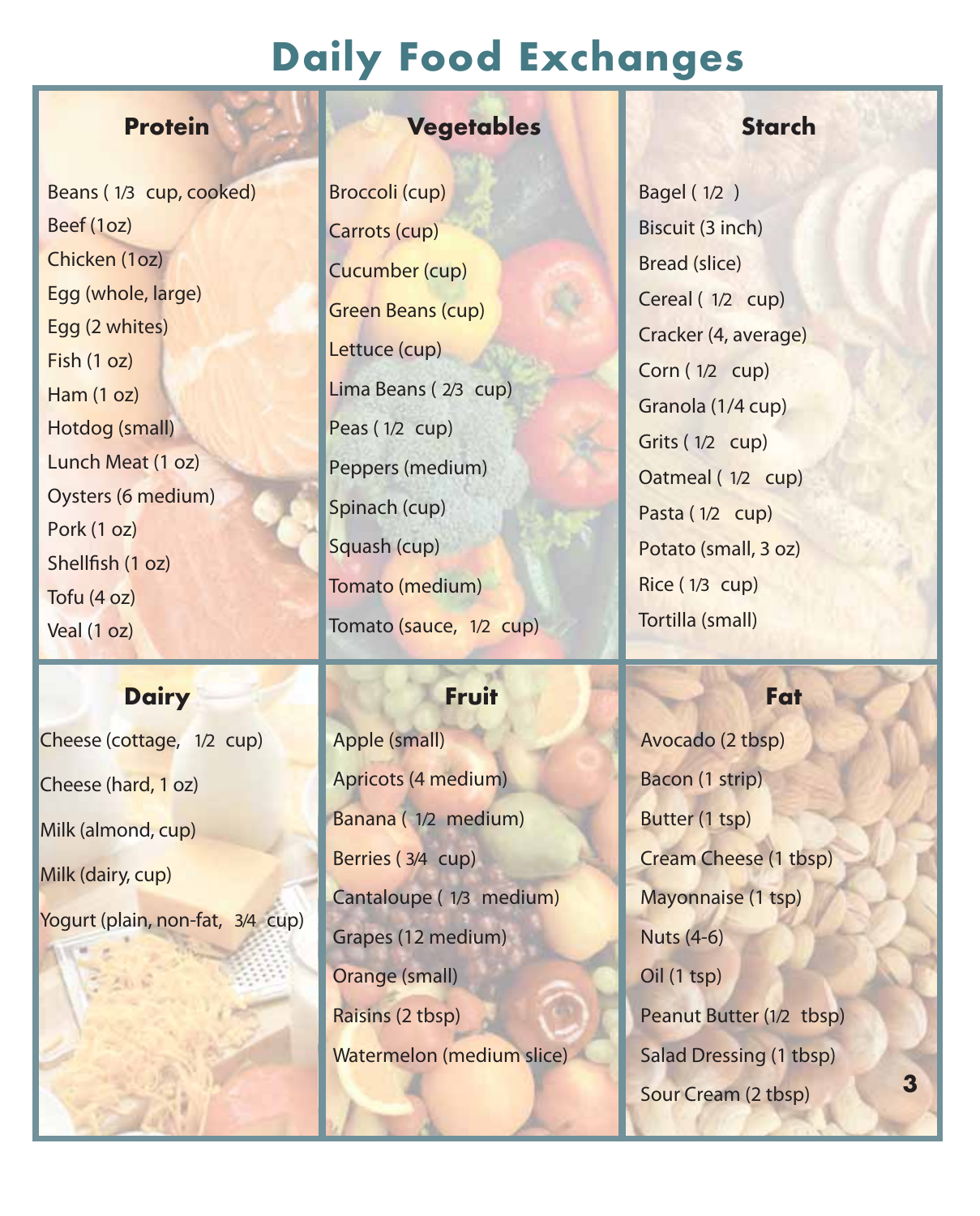| <b>BREAKFAST</b> | Cornerstone Shake Powder  2 scoops<br>Dairy (Milk or Almond Milk)  1 exchange<br>OmegaHealth 2 softgel                         |
|------------------|--------------------------------------------------------------------------------------------------------------------------------|
|                  |                                                                                                                                |
| HONCH            | Cornerstone Shake Powder  2 scoops<br>Dairy (Milk or Almond Milk)  1 exchange<br>Vegetable 1 exchange<br>Fat (mayo) 1 exchange |
|                  |                                                                                                                                |
| <b>DINNER</b>    | Vegetable 1 exchange                                                                                                           |

|                                 |                | 2 Cornerstone Shakes Plus:  |              |                   |       |
|---------------------------------|----------------|-----------------------------|--------------|-------------------|-------|
| <b>Total Daily</b><br>Exchanges | <b>Protein</b> | <b>Dairy</b><br>(in shakes) | <b>Fruit</b> | Vegetables Starch | Fat l |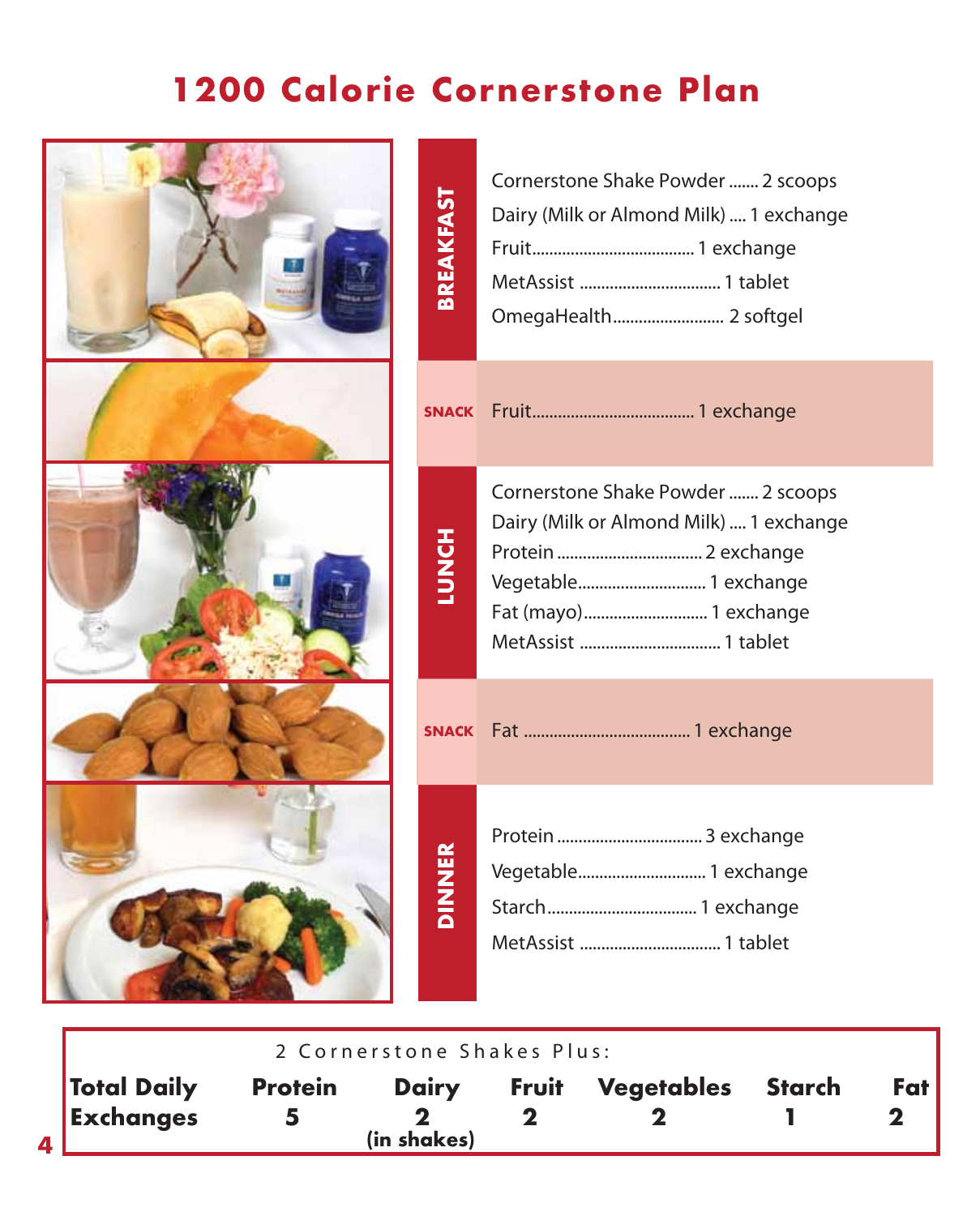| Cornerstone Shake Powder  2 scoops<br>Dairy (Milk or Almond Milk)  1 exchange<br>OmegaHealth 2 softgel | <b>BREAKFAST</b> |  |
|--------------------------------------------------------------------------------------------------------|------------------|--|
|                                                                                                        | <b>SNACK</b>     |  |
| Cornerstone Shake Powder  2 scoops<br>Dairy (Milk or Almond Milk)  1 exchange<br>Vegetable 1 exchange  | HONDI            |  |
|                                                                                                        | <b>SNACK</b>     |  |
| Vegetable 1 exchange<br>Starch 1 exchange                                                              | <b>DINNER</b>    |  |
| 2 Cornerstone Shakes Plus:                                                                             |                  |  |

| 2 Cornerstone Shakes Plus:             |                |                             |              |            |        |     |
|----------------------------------------|----------------|-----------------------------|--------------|------------|--------|-----|
| <b>Total Daily</b><br><b>Exchanges</b> | <b>Protein</b> | <b>Dairy</b><br>(in shakes) | <b>Fruit</b> | Vegetables | Starch | Fat |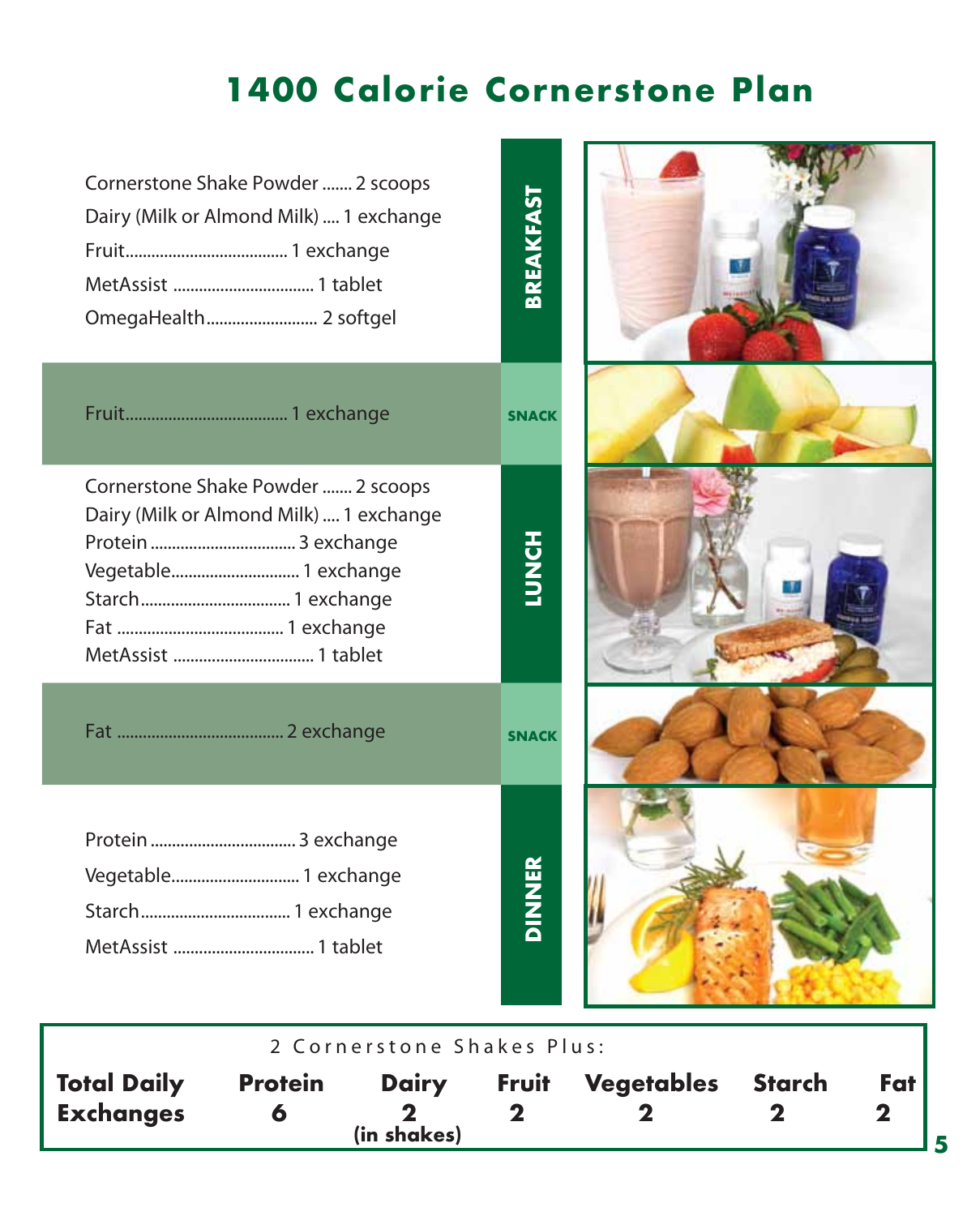| <b>BREAKFAST</b> | Cornerstone Shake Powder  2 scoops<br>Dairy (Milk or Almond Milk)  1 exchange<br>OmegaHealth 2 softgel                       |
|------------------|------------------------------------------------------------------------------------------------------------------------------|
| <b>SNACK</b>     |                                                                                                                              |
| HON<br>HO        | Cornerstone Shake Powder  2 scoops<br>Dairy (Milk or Almond Milk)  1 exchange<br>Protein  2 exchange<br>Vegetable 1 exchange |
| <b>SNACK</b>     |                                                                                                                              |
| <b>DINNER</b>    | Vegetable 2 exchange                                                                                                         |

**2 Co r n e r s t one S hak e s Plus :**

| <b>Total Daily</b> | <b>Protein</b> | <b>Dairy</b>    | <b>Fruit</b> | Vegetables Starch | Fat |
|--------------------|----------------|-----------------|--------------|-------------------|-----|
| Exchanges          |                |                 |              |                   |     |
|                    |                | (2 from shakes) |              |                   |     |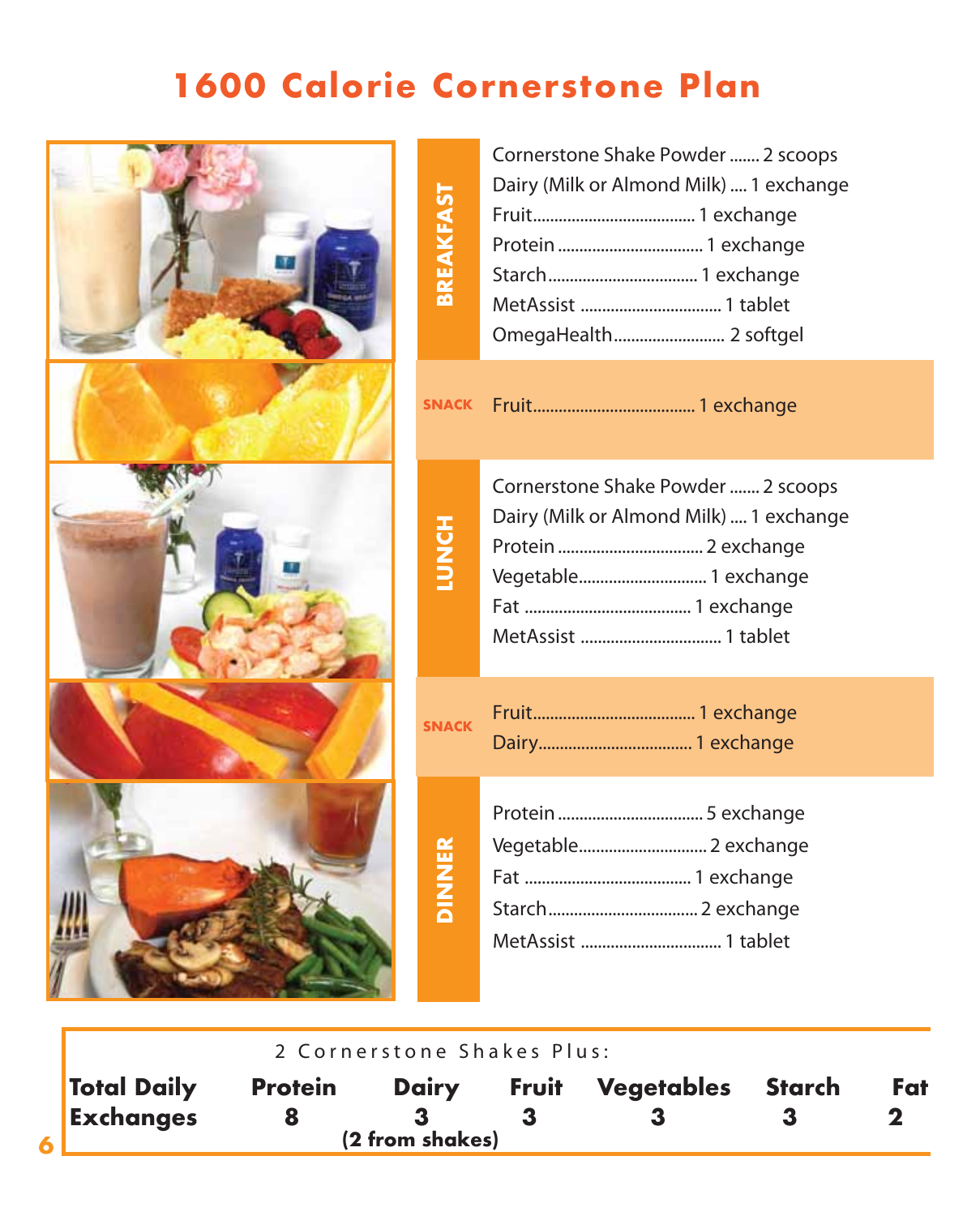| Cornerstone Shake Powder  2 scoops<br>Dairy (Milk or Almond Milk)  1 exchange                                                       | <b>BREAKFAST</b> |  |
|-------------------------------------------------------------------------------------------------------------------------------------|------------------|--|
|                                                                                                                                     | <b>SNACK</b>     |  |
| Cornerstone Shake Powder  2 scoops<br>Dairy (Milk or Almond Milk)  1 exchange<br>Vegetable 1 exchange<br>Dairy (Cheese)  1 exchange | HONDI            |  |
| Vegetable 1 exchange                                                                                                                | <b>SNACK</b>     |  |
| Vegetable 2 exchange                                                                                                                | <b>ANNAIC</b>    |  |

|                                        |                      | 2 Cornerstone Shakes Plus:      |              |            |        |     |
|----------------------------------------|----------------------|---------------------------------|--------------|------------|--------|-----|
| <b>Total Daily</b><br><b>Exchanges</b> | <b>Protein</b><br>10 | <b>Dairy</b><br>(2 from shakes) | <b>Fruit</b> | Vegetables | Starch | Fat |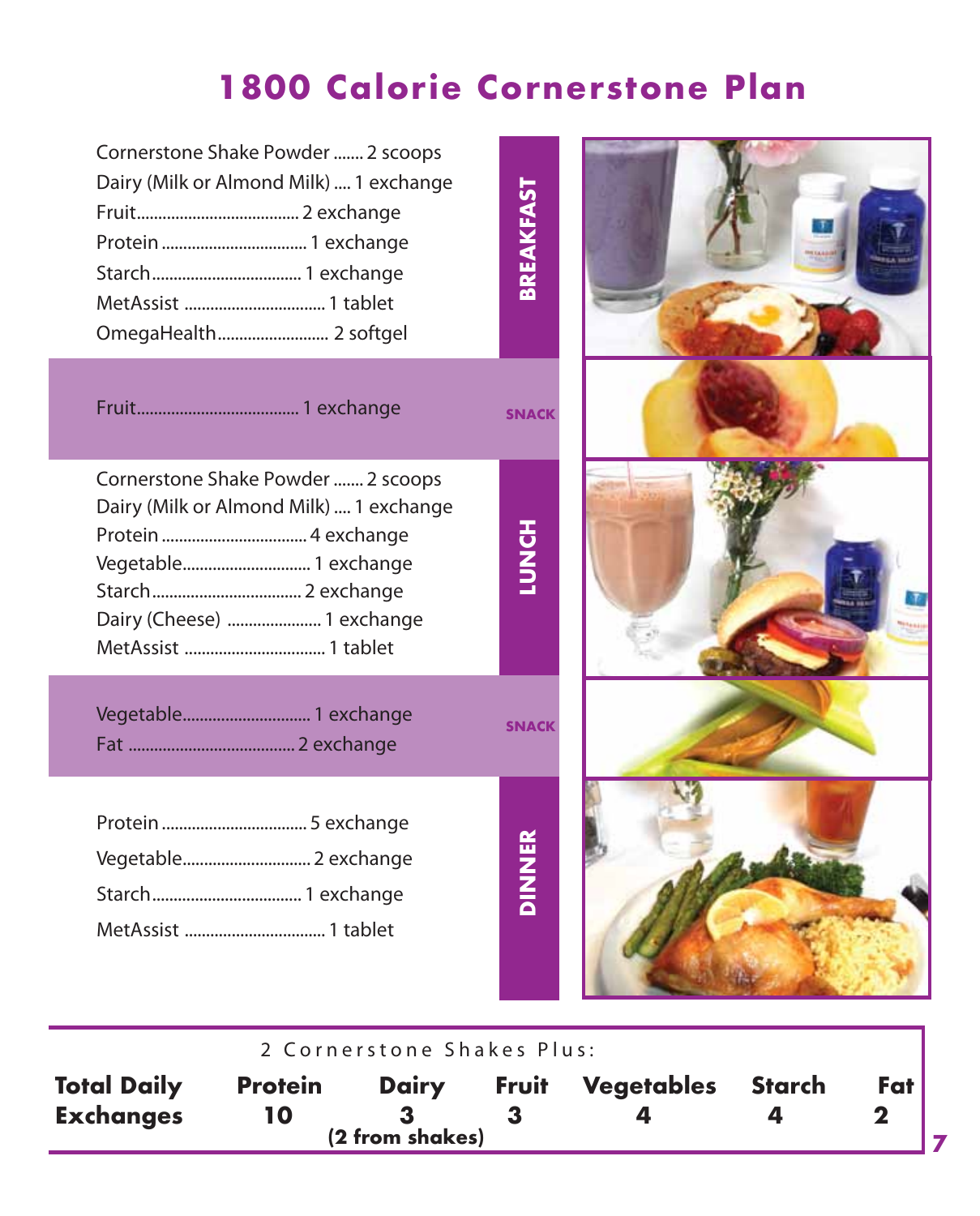# **Frequently Asked Questions**

**I've been on diets in the past and either didn't lose weight or if I did I regained much if not all of it back. Can Cornerstone Wellness prevent that from happening yet again?**

Cornerstone is a cutting edge revolutionary approach in that it is not a weight loss program as much as it is a fat loss/muscle maintenance program. Our approach results in attainment and lifetime maintenance of healthy body composition. This prevents the cycling or yoyo dieting that frustrates so many dieters on classic "weight loss" diets.

What specifically sets Cornerstone Wellness apart from other diets?

- 1) Your doctor is one of only a few thousand carefully selected physicians nationally who are allowed to offer this exclusive program to their patients.
- 2) You will have your own Wellness Coach who has been trained and certified in this unique approach by Cornerstone in your doctor's office.
- 3) Utilizing proprietary technology pioneered at USC School of Medicine, your body fat, lean body (muscle) mass and metabolic rate will be measured with the most accurate FDA cleared web based bioimpedance device.
- 4) Your diet will be customized for you based on your specific metabolic testing to ensure primarily fat loss with maintenance of muscle.
- 5) As a Cornerstone Wellness patient you will have access to several groundbreaking supplements dispensed only through medical doctors. These are scientifically proven to markedly improve fat loss, muscle maintenance and general health outcomes such as lowering blood pressure, cholesterol, triglycerides, blood sugar and HBA1C.

**What is the most important thing I can do to lose fat as quickly as possible while maintaining muscle?**

Without a doubt, drinking Cornerstone Meal Replacement shakes at breakfast and lunch along with eating a healthy dinner will result in the greatest fat loss and muscle maintenance of any possible intervention you can make in your diet. This is not a "liquid diet" as you will be eating real food along with the shakes.

**How long do I need to be on the Cornerstone Wellness program?**

That completely depends on how much fat you have to lose and how well you follow the program. Someone who has 200lbs of excess fat will obviously need to be on the program longer than someone with 10 lbs to lose. There is no specific goal weight, only a goal body fat %. As long as you are carrying less body fat today than you did yesterday you are moving in the right direction, looking fitter, feeling better and getting healthier.

**Will any protein shake help me lose fat?**

The answer is definitely not. There are 4 types of protein shakes.

- 1) Pure protein powders (whey, soy, milk solids etc) do not combat hunger, do not supply essential vitamins and minerals and are therefore not defined by the FDA as a meal replacement.
- 2) Bodybuilding shakes are designed for weight gain, which is the goal of body builders but NOT dieters.
- 3) Commercially available Meal Replacement Shakes (MRPS) are made with ingredients that are not up to the standards set for medical MRPS.
- 4) Physician dispensed MRPS have higher potency, stricter quality standards and well-documented efficacy. When combined with physician oversight these provide the best results over any other dieting approach.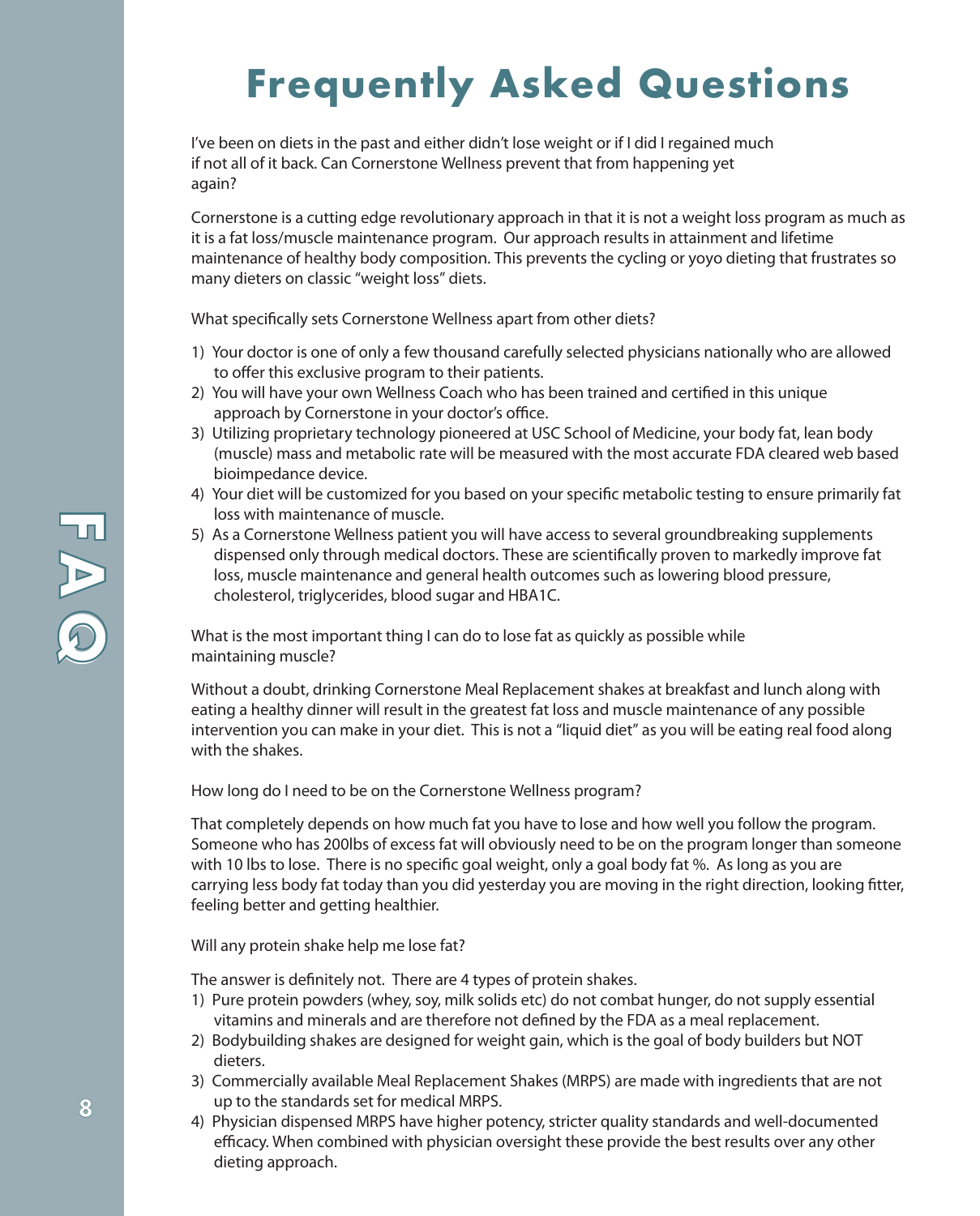# **Frequently Asked Questions**

**What makes Cornerstone Meal Replacements superior to other MRPS?**

The Cornerstone Meal Replacement:

- 1) Is formulated by a team of physician specialists and PhD nutritionists.
- 2) Is widely accepted as the best tasting shake available.
- 3) Was designed specifically to massively curb appetite.
- 4) Contains the highest amount and most bioavailable type of protein.
- 5) Contains the highest levels of vitamins and minerals.
- 6) Is the only all natural physician only meal replacement.
- 7) Is gluten free
- 8) Is formulated in California in a FDA approved, award winning facility.

**Can I just do one Cornerstone shake a day instead of two?**

Every scientific study shows that by far the best results will be obtained by drinking two shakes a day. Each shake costs less than \$2.50 and remember it will be significantly replacing the cost of more expensive protein based foods.

**What else should I do to lose fat?**

If you are overweight you got that way unquestionably by eating too

much white food. White foods are high in sugar and starch and quickly convert to fat stored around your belly, hips and thighs. Therefore to lose fat you must markedly reduce the white food in your diet. Nobody ever got fat from eating too much beef, chicken, fish, fruit or vegetables. If you want to lose fat then white food is your enemy.

#### **What is white food?**

Bread: All types including white, whole wheat, corn/flour tortillas and crackers.

Rice: All rice including white, yellow or brown.

Pasta: This is essentially bread in a different form.

Potatoes: French fried, baked as well as chips.

Foods containing added sugar or corn syrup: Pastry, candy and other sweets.

Sweetened drinks: Including soda, sweet tea and energy drinks

Beer: Basically beer is liquid bread, one of the major causes of obesity.

All packaged snacks: Including chips, pretzels, cookies etc.

**What determines how many calories and how much protein I should be getting?**

Your Cornerstone Wellness coach will determine your metabolic rate (BMR) and the amount of muscle you carry on your frame using the Cornerstone BC IV metabolic analyzer. This is an extremely precise FDA cleared medical device. You will be put on a customized program based on your test results that will result in rapid fat loss while you maintain and possibly gain muscle.

**MEDICALLY SUPERVISE WEIGHT MANAGEME** CHOCOLATE

angla a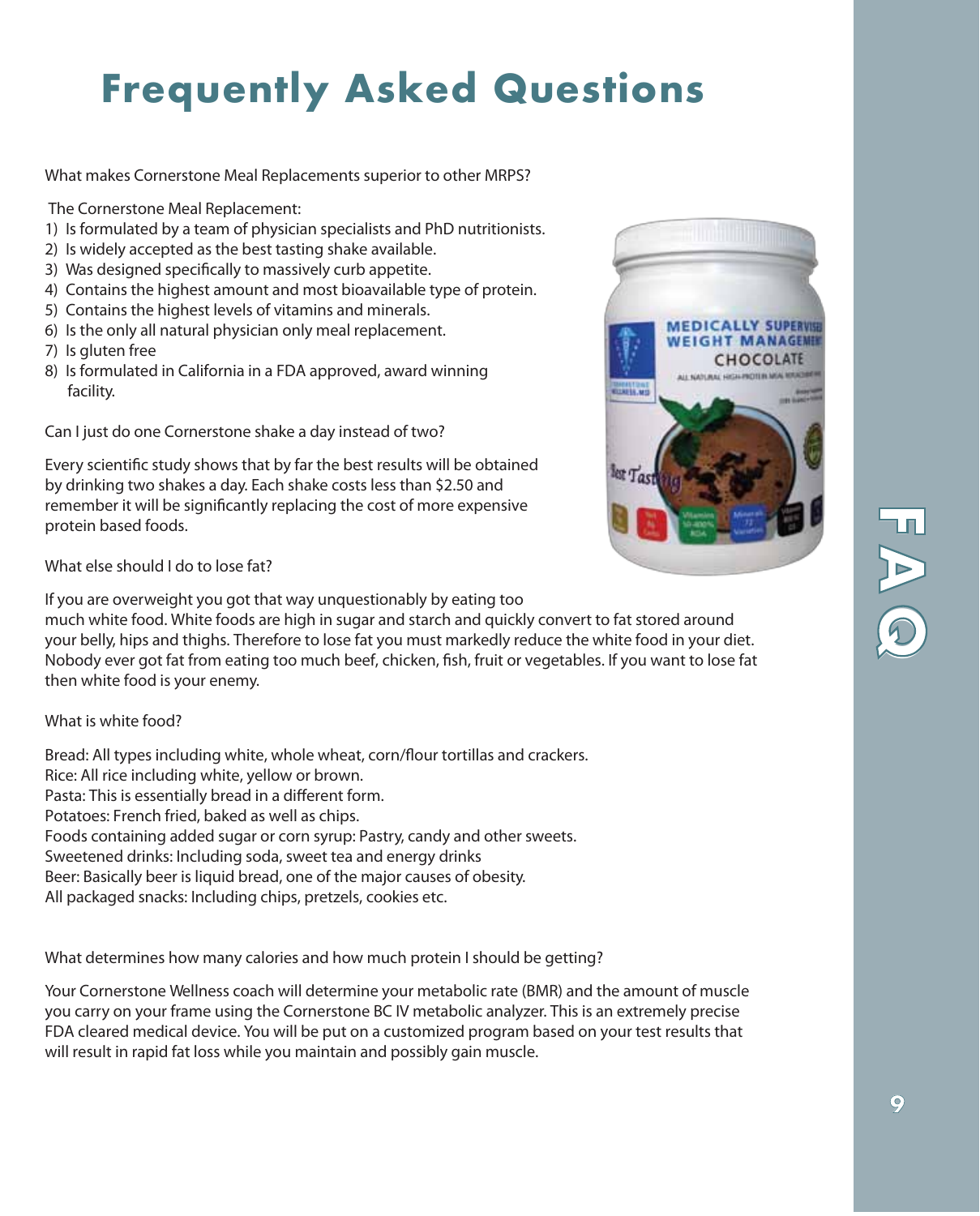# **Frequently Asked Questions**

**My biggest weakness is that I crave carbohydrates like bread and sweets. How does Cornerstone prevent these cravings?**

Eating white food results in a blood sugar roller coaster of sorts. By increasing your protein intake, particularly with the shakes, your blood sugar will be more stable. This alone will markedly decrease your carb craving. In addition, Cornerstone provides a supplement called MetAssist, which was specifically formulated to significantly reduce these cravings.

#### **What happens if my weight loss plateaus?**

If your weight loss plateaus (flattens out over time), don't despair. Simply remove all the starches from your daily plan and switch all the fruit exchanges to equal exchanges of vegetables. Don't ever decrease the protein exchanges and of course always make sure you are drinking two shakes a day. This is absolutely imperative!

### **How does MetAssist work?**

It provides a combination of four key ingredients that work synergistically to speed up fat loss, decrease hunger, lower and stabilize blood sugar, lower HbA1C and bad (LDL) cholesterol. One of the ingredients, garcinia cambo gia, increases serotonin, the "feel good" chemical in your brain which helps reduce stress eating. It also contains an herb called gymnema sylvestrie that blocks the sensation of sweetness on the tongue so you are less apt to eat sweets.

#### **Why should I take Omega3 supplements?**

Omega3 is a type of fat that is essential in your diet since it is required for life. Omega3 keeps your immune system in check so you don't produce excess inflammation. It massively lowers triglycerides and increases HDL the "good" cholesterol. It prevents platelets, the clotting cells in your blood from clumping, thereby decreasing your risk of heart attack. Because your brain is largely composed of Omega3, this essential fat supports all neurologic functions. It also helps you lose weight by increasing the efficiency of insulin. You can get Omega3 from eating coldwater fish like salmon however because of all the toxins which are concentrated in these fish, it is impossible to get enough Omega3 without ingesting these toxins as well.

#### **What makes Cornerstone's OmegaHealth superior?**

OmegaHealth is the only Omega3 that undergoes three separate molecular distillation steps in order to provide the highest purity oil with the lowest levels of toxins. The oil is produced under a nitrogen blanket to keep it away from

oxygen in order to prevent rancidity. This is why it doesn't smell or taste like fish and why you will never experience fish breath or fish burps like you may with other brands. It is bottled in thick cobalt blue glass jars, which won't let air (oxygen) in and also protects the oil from UV light. OmegaHealth is one of the most potent Omega3 supplements available as it contains 1280 mgs of EPA and DHA per serving, which are the active ingredients in fish oil and what determines its potency.





**F**

**A**

**Q**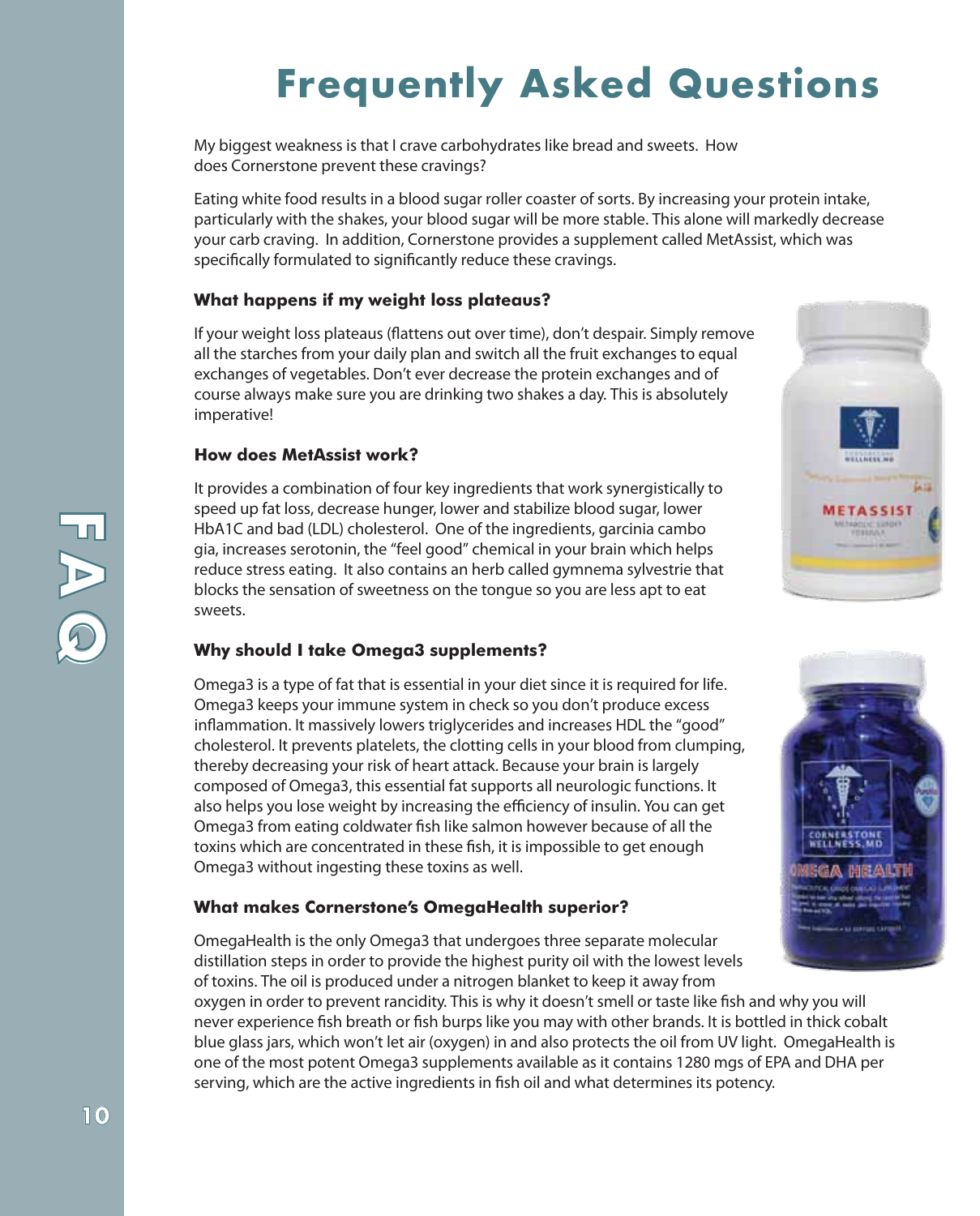# **Cornerstone Shake Recipes**

Use two scoops of powder perserving. Add ice and blend well. If adding fruit or other flavors use a blender and mix for 30 seconds. You may also use a shaker cup like a blender bottle.

| <b>Berry Berry Delicious</b>                                                                                                                       | Chai Tea Smoothie                                                                                           | <b>Chocolate Almond Joy</b>                                                                                                                   |
|----------------------------------------------------------------------------------------------------------------------------------------------------|-------------------------------------------------------------------------------------------------------------|-----------------------------------------------------------------------------------------------------------------------------------------------|
| 2 Scoops Vanilla Powder<br>1 Cup 2% Milk or Almond Milk<br>1 Cup Fresh or Frozen Berries<br>eg Strawberries, Black or<br><b>Blueberries</b><br>lce | 2 Scoops Vanilla Powder<br>1 Cup 2% Milk or Almond Milk<br>1 Banana<br>1/8 Cup Chai Tea Concentrate<br>Ice  | 2 Scoops Chocolate Powder<br>1 Cup 2% Milk or Almond Milk<br>1 Tsp. Almond Extract<br>Ice                                                     |
| <b>Chocolate Banana Split</b>                                                                                                                      | <b>Chocolate Cherry Delight</b>                                                                             | <b>Chocolate Coffee Cup</b>                                                                                                                   |
| 2 Scoops Chocolate Powder<br>1 Cup 2% Milk or Almond Milk<br>1/2 Banana<br>Ice                                                                     | 2 Scoops Chocolate Powder<br>1 Cup 2% Milk or Almond Milk<br>1/2 Cup Cherries, frozen, pitted<br>Ice        | 2 Scoops Chocolate Powder<br>1 Cup 2% Milk or Almond Milk<br>1 Tsp. Instant Coffee<br>1 Pkgs. Non-Calorie Sweetener<br>Ice                    |
| <b>Chocolate Mint Madness</b>                                                                                                                      | <b>Chocolate Reese Piece</b>                                                                                | <b>Maui Madness</b>                                                                                                                           |
| 2 Scoops Chocolate Powder<br>1 Cup 2% Milk or Almond Milk<br>1/2 Banana<br>1/8 Tsp. Peppermind Extract<br>lce                                      | 2 Scoops Chocolate Powder<br>1 Cup 2% Milk or Almond Milk<br>1/2 Tbls. Low Fat Peanut Butter<br>Ice         | 2 Scoops Vanilla Powder<br>5 oz. 2% Milk or Almond Milk<br>3 oz. Orange Juice<br>1 Tbsp. Crushed Pineapple<br>1 Tbsp. Shredded Coconut<br>Ice |
| <b>Peach Parfait Treat</b>                                                                                                                         | <b>Pina Colada Treat</b>                                                                                    | <b>Pumpkin Delight</b>                                                                                                                        |
| 2 Scoops Vanilla Powder<br>1 Serving Vanilla Sugar Free<br>Pudding<br>1/2 Peach (6 Frozen Slices)                                                  | 2 Scoops Vanilla Powder<br>1 Cup 2% Milk or Almond Milk<br>2 Tbsp. Sugar Free Banana<br>Cream Jello Pudding | 2 Scoops Vanilla Powder<br>1 Cup 2% Milk or Almond Milk<br>1 Tsp. Pumpkin Spice<br>1/4 Tsp. Cinnamon                                          |